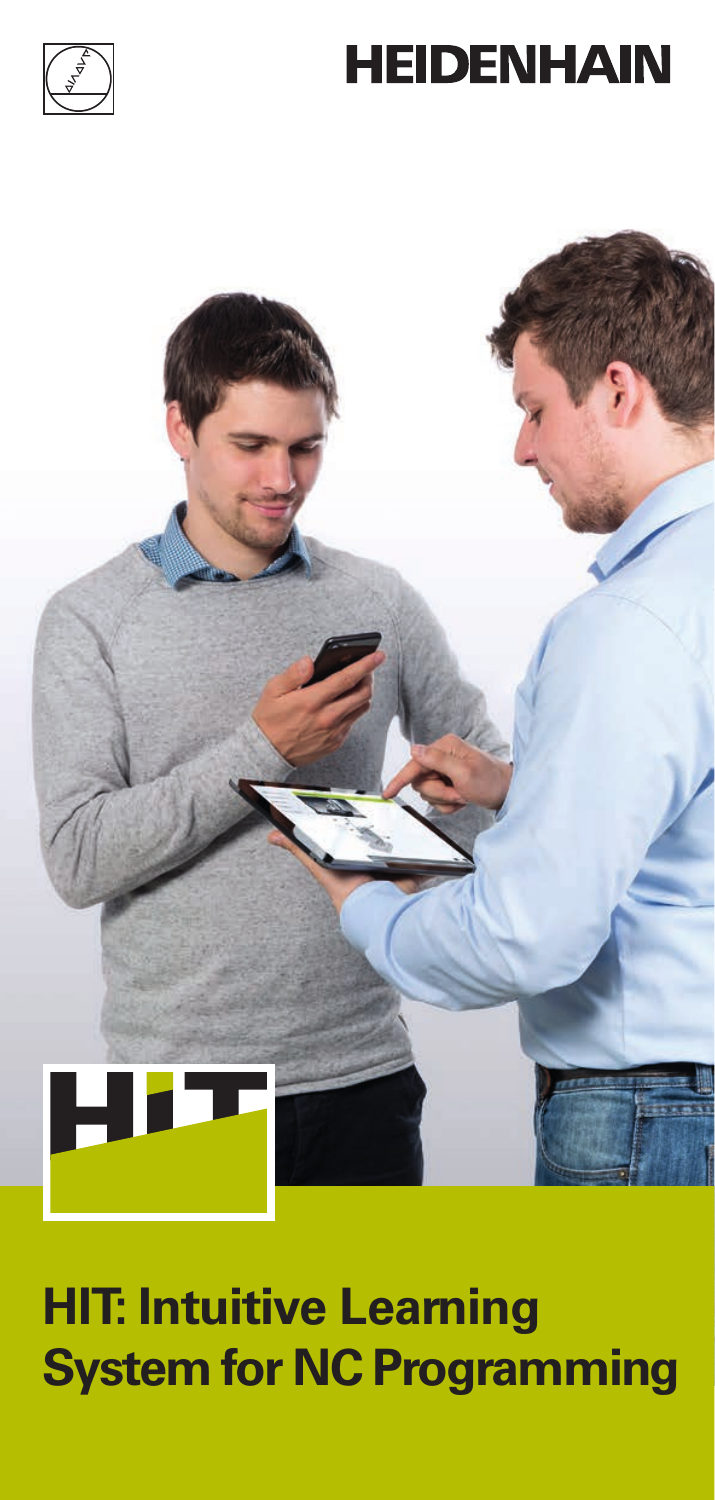### **Efficient learning: HIT modules**

#### **Learn**

HIT gives you a smooth introduction to the programming of HEIDENHAIN controls.

- Videos, animations, and exercises for enhanced learning
- Online or offline course completion
- Cross-platform operation in any HTML5-compatible browser
- Mobile app for smartphones and tablets (Android and iOS) Desktop app for Windows
- Knowledge test at each chapter's end for evaluation of covered topics

#### **Go deeper**

The HIT Guidebooks support students, providing a guide to the HIT learning software, a summary of the programming content, and a reference work after completion of the learning package.

- Introduction to the HIT learning system
- **Learning goals and HIT software instructions**
- **Programming tips**
- **Free digital PDF version**
- **Printed version (for a fee): www.tnc-verlag.de**
- NC Solutions: supplementary and programming station exercises

*www.klartext-portal.de Tips NC-Solutions*





## **HIT Learning Platform**

## **HIT Guidebook**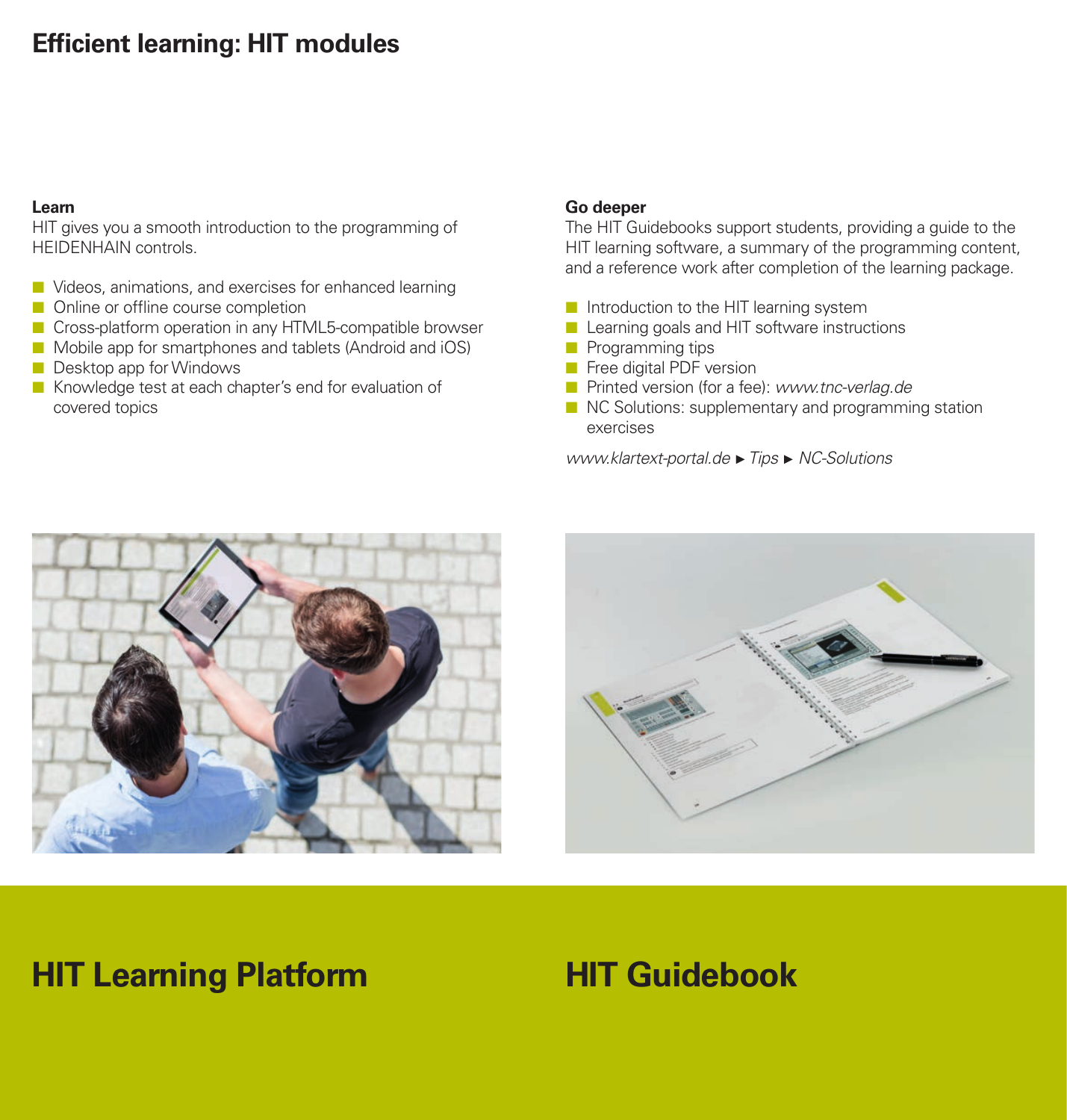### **HIT: HEIDENHAIN Interactive Training**

#### **Apply what you've learned**

The free demo version of the programming station lets you complete and graphically simulate all of the HIT programming exercises.

- **Practical exercises from NC programs, including** supplementary exercises from the HIT guidebook
- Use of the control's complete range of software options
- NC program memory of up to 100 blocks
- Free download at *www.klartext-portal.de*



The HEIDENHAIN Interactive Training program is a multimedia learning system for NC programming, providing qualified beginner and advanced vocational training for NC users.

#### **Training design**

HIT is well suited to both self-learning and classroom settings. It consists of three HIT modules:

- **HIT Learning Software**
- **HIT Guidebook**
- **Programming Station**

These modules accessibly explain the most important aspects of a CNC milling machine, HEIDENHAIN controls, and how to program them.

- Videos
- **Animations**
- Knowledge tests
- Guided programming

#### **Mobile learning**

Learning can take place either via an app or on any device with an HTML5-compatible browser.

| <b>Browsers</b>                                                    | <b>Windows app</b>    | <b>Mobile app</b>    |
|--------------------------------------------------------------------|-----------------------|----------------------|
| Microsoft Edge<br>Google Chrome<br>Mozilla Firefox<br>Apple Safari | Windows 10            | Android<br>iOS       |
| <b>Learning platform</b>                                           | <b>Moodle Desktop</b> | <b>Moodle Mobile</b> |

## **Programming Station**

## **Multimedia learning**